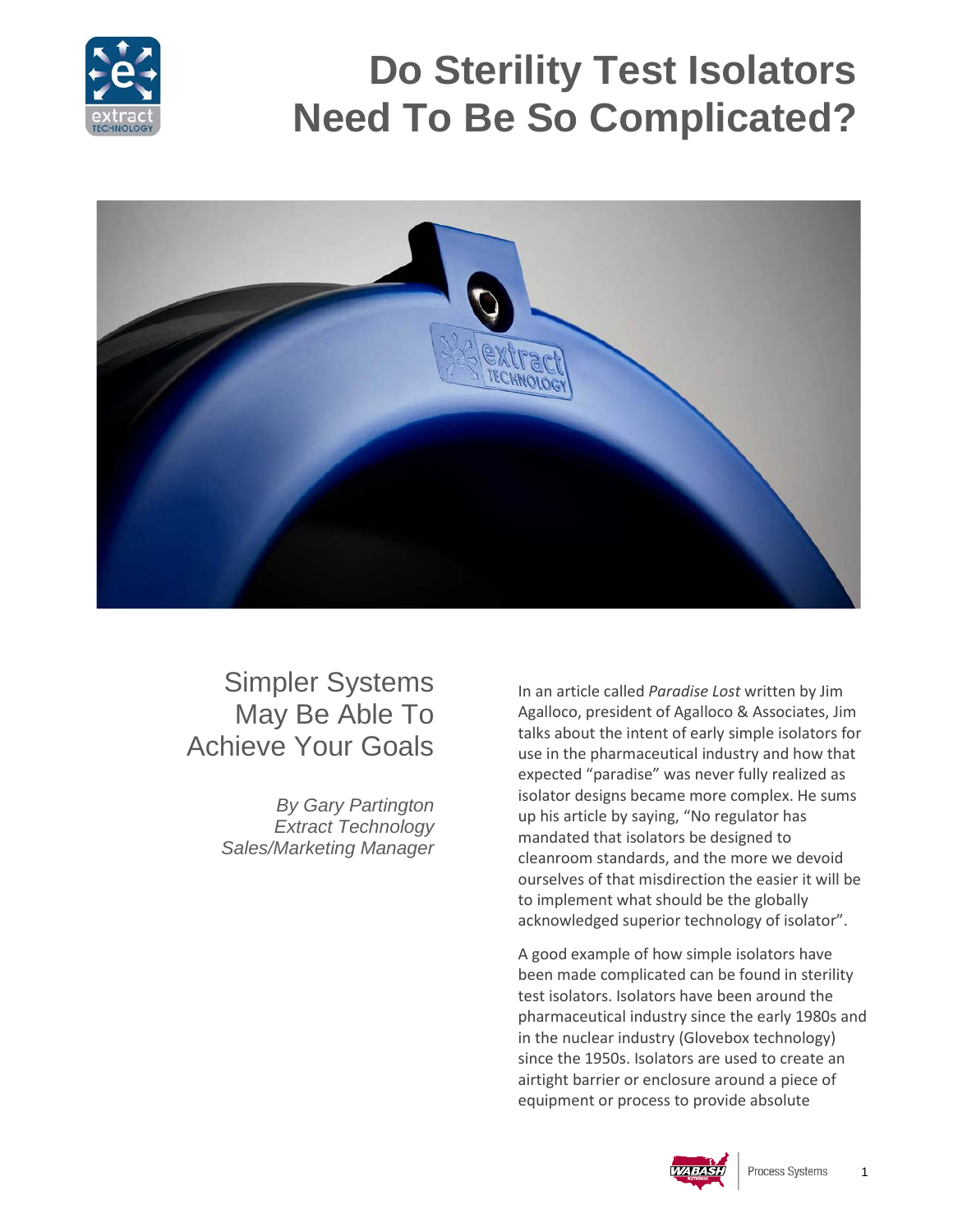

separation between the operator and product. The operator can perform tasks through half-suits or glove ports. Isolators provide a specific environment inside the isolator using HEPA filters. The environment can be positive pressure or negative, can have humidity control, oxygen control, use unidirectional airflow, and can either protect the product from the operator (as with aseptic processes) or protect the operator from the product (as with potent product handling).

The earliest uses of aseptic isolators were for sterility testing. Sterility test isolators make up most of the aseptic isolators in use and are available in many different sizes and configurations. Sterility test isolators do not need to be installed in a classified area. No formal requirement exists for a Grade D environment, but the area should be controlled to allow only trained personnel. The room should also have temperature and humidity control. The simple sterility test isolator shown in Figure A has a positive pressure blower, an inlet and outlet HEPA filter and operates under turbulent airflow. This unit also utilizes a PLC, which very early isolators did not have. However, since the introduction of hydrogen peroxide decontamination generators, automated communication between the isolator and generator are needed.

The US Pharmacopeia 1208 discusses the design of sterility test isolators. It states that the isolator must meet Class 100 conditions at rest but does not need to meet this classification during operations. Nor does the isolator need to meet an air velocity or air exchange rate criteria. Therefore, turbulent airflow is acceptable in a sterility test isolator; laminar airflow (unidirectional) is not required.

EU GMP Annex 1 focuses on the manufacture of sterile medicinal products where a Grade D background environment, at minimum, is required. Laminar airflow is needed inside the isolator for manufacturing. No mention is made of sterility test isolators.



*Figure A: Simple sterility test isolator*

Unidirectional airflow in sterility test isolators is not needed. It may help with distribution of decontamination vapors but this can be achieved with the proper number and placement of distribution fans inside the isolator. In some instances, half-suit isolators (See Figure B) are needed due to the size of product being tested. Unidirectional airflow would be disrupted by the half-suit.

Is particulate control needed in a destructive test? Should the test environment duplicate the filling environment? Certainly viable monitoring should be conducted in a sterility test isolator so that it can be shown there is no contamination inside the isolator during testing. This was particularly of interest in the past when a work station isolator, often equipped with a single or double half-suit due to its size, was meant to maintain "sterility" over weeks and sometimes months at a time.

A transfer isolator full of product and test supplies would be decontaminated daily and then connected to the work station isolator via a Rapid Transfer Port (RTP) as shown in Figure B. Materials would pass securely from the transfer isolator into the work station isolator without breaking the "containment" of either isolator. The work station isolator would be monitored daily for viable organisms using simple settle plates. The more sophisticated viable monitoring systems of today were not available. Yet the simple method was effective.

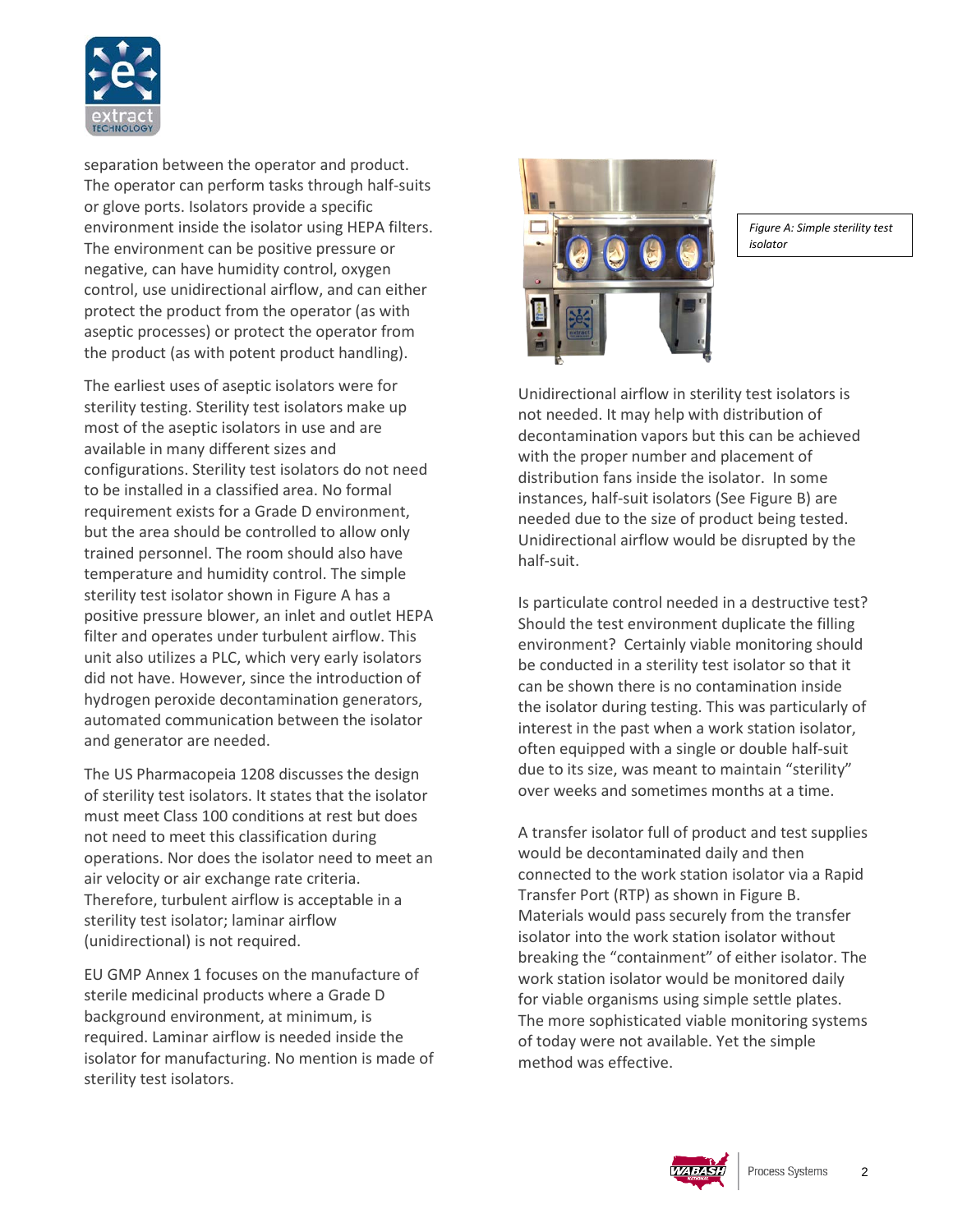

Non-viable monitoring wasn't done in a sterility test isolator until a few years ago. Is it really necessary to know how many non-viable particles are in an isolator when the product is to be discarded? If passing sterility test results without knowing the non-viable counts in the sterility test isolator of 20 years was acceptable then, it certainly could be acceptable now.

Another "nice to have" on an isolator is an airlock. Airlocks are used to enter additional items or exit waste and finished media for incubation out of the isolator. Things to consider with airlocks are the size, number of glove ports needed and the environment. The environment of an airlock can be that of a neutral chamber with no pressure control and no airflow. It can also be positive pressure with turbulent airflow through HEPA filters or unidirectional airflow. Finally, the environment might need to be decontaminated with hydrogen peroxide or another agent. If many tests are being conducted in a day/week where the objective is to keep the main testing chamber "sterile" the airlock(s) can enter and exit materials by first adding the materials into the airlock, then decontaminating the airlock. Once the airlock decontamination cycle is complete (usually in much less time than a larger chamber) and the airlock reaches the appropriate positive pressure and airflow, the door to the main chamber is opened and materials transfer is performed.

However, if testing is done once per day or a few times per week the airlock can be replaced with a good checklist and SOP. Here the main chamber hatchback window is opened and all test materials, product media, etc., is stored on the wire rack shelves in the isolator. Shelving size can easily be determined by simply placing all items needed for sterility testing on a lab bench and "taping" off the footprint of the shelves. This will help determine if a 4-glove isolator is sufficient or if a longer 6-glove isolator *(Figure C)* is needed.

Once all items are in the isolator, the checklist is



reviewed to ensure nothing has been forgotten.

The hatchback window is closed and the decontamination cycle is initiated. Once the cycle is complete and the isolator is in run mode under positive pressure HEPA filtered air, testing can begin. At conclusion of testing, the hatchback window is opened and test samples are taken to the incubator and waste removed. The isolator is cleaned and is ready for the next sterility test.



An isolator with no airlocks saves equipment cost and validation expenses.